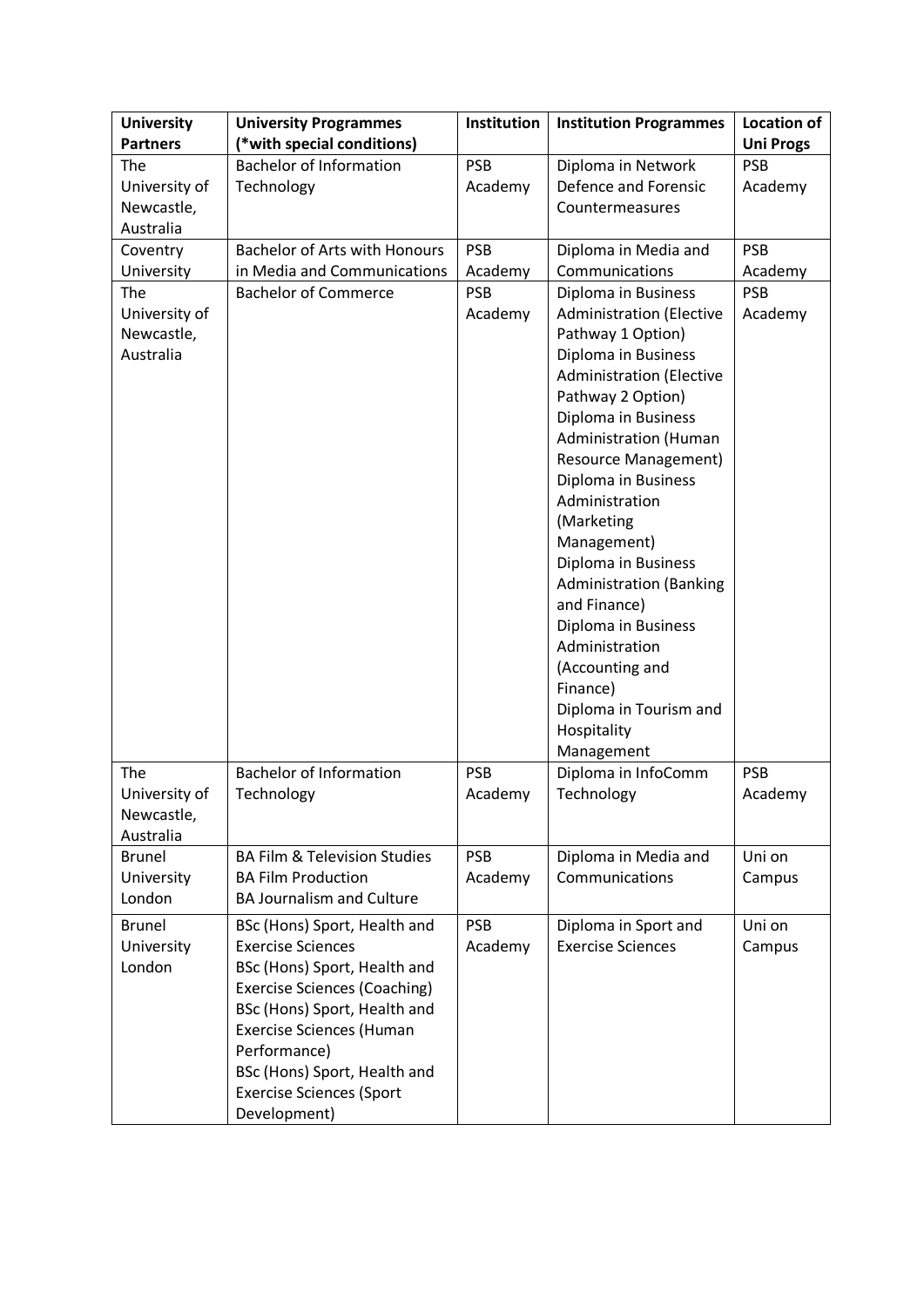| <b>Brunel</b> | <b>BSc (Hons) Biomedical</b>         | <b>PSB</b> | Foundation Diploma in          | Uni on     |
|---------------|--------------------------------------|------------|--------------------------------|------------|
| University    | <b>Sciences</b>                      | Academy    | Life Sciences                  | Campus     |
| London        | <b>BSc (Hons) Biomedical</b>         |            |                                |            |
|               | Sciences (Biochemistry)              |            |                                |            |
|               | <b>BSc (Hons) Biomedical</b>         |            |                                |            |
|               | <b>Sciences (Genetics)</b>           |            |                                |            |
|               | <b>BSc (Hons) Biomedical</b>         |            |                                |            |
|               | Sciences (Human Health)              |            |                                |            |
|               | <b>BSc (Hons) Biomedical</b>         |            |                                |            |
|               | Sciences (Immunology)                |            |                                |            |
|               | <b>BSc (Hons) Life Sciences</b>      |            |                                |            |
|               | <b>BSc (Hons) Environmental</b>      |            |                                |            |
|               | <b>Sciences</b>                      |            |                                |            |
|               | <b>BSc (Hons) Psychology</b>         |            |                                |            |
|               | BSc (Hons) Psychology (Sport,        |            |                                |            |
|               | Health and Exercise)                 |            |                                |            |
|               | <b>BSc (Hons) Occupational</b>       |            |                                |            |
|               | Therapy                              |            |                                |            |
|               | <b>BSc (Hons) Physiotherapy</b>      |            |                                |            |
| Coventry      | <b>Bachelor of Arts with Honours</b> | <b>PSB</b> | Diploma in Business            | <b>PSB</b> |
| University    | in Accounting and Finance            | Academy    | Administration                 | Academy    |
| Coventry      | <b>Bachelor of Arts with Honours</b> | <b>PSB</b> | Diploma in Business            | <b>PSB</b> |
| University    | in Business and Finance              | Academy    | Administration                 | Academy    |
| Coventry      | <b>Bachelor of Arts with Honours</b> | <b>PSB</b> | Diploma in Business            | <b>PSB</b> |
| University    | in Business and Marketing            | Academy    | Administration                 | Academy    |
|               |                                      |            | (Accounting and                |            |
|               |                                      |            | Finance)                       |            |
|               |                                      |            | Diploma in Business            |            |
|               |                                      |            | <b>Administration (Banking</b> |            |
|               |                                      |            | and Finance)                   |            |
| Coventry      | <b>Bachelor of Science with</b>      | <b>PSB</b> | Diploma in Business            | <b>PSB</b> |
| University    | Honours in Global Logistics          | Academy    | Administration                 | Academy    |
|               | (Top-Up)                             |            | Diploma in Business            |            |
|               |                                      |            | Administration                 |            |
|               |                                      |            | (Accounting and                |            |
|               |                                      |            | Finance)                       |            |
|               |                                      |            | Diploma in Business            |            |
|               |                                      |            | Administration (Human          |            |
|               |                                      |            | <b>Resource Management)</b>    |            |
|               |                                      |            | Diploma in Business            |            |
|               |                                      |            | Administration                 |            |
|               |                                      |            | (Marketing                     |            |
|               |                                      |            | Management)                    |            |
| Coventry      | <b>Bachelor of Arts with Honours</b> | <b>PSB</b> | Diploma in Business            | <b>PSB</b> |
| University    | in Digital Marketing                 | Academy    | Administration                 | Academy    |
|               |                                      |            | Diploma in Business            |            |
|               |                                      |            | Administration                 |            |
|               |                                      |            | (Marketing                     |            |
|               |                                      |            | Management)                    |            |
|               |                                      |            | Diploma in Business            |            |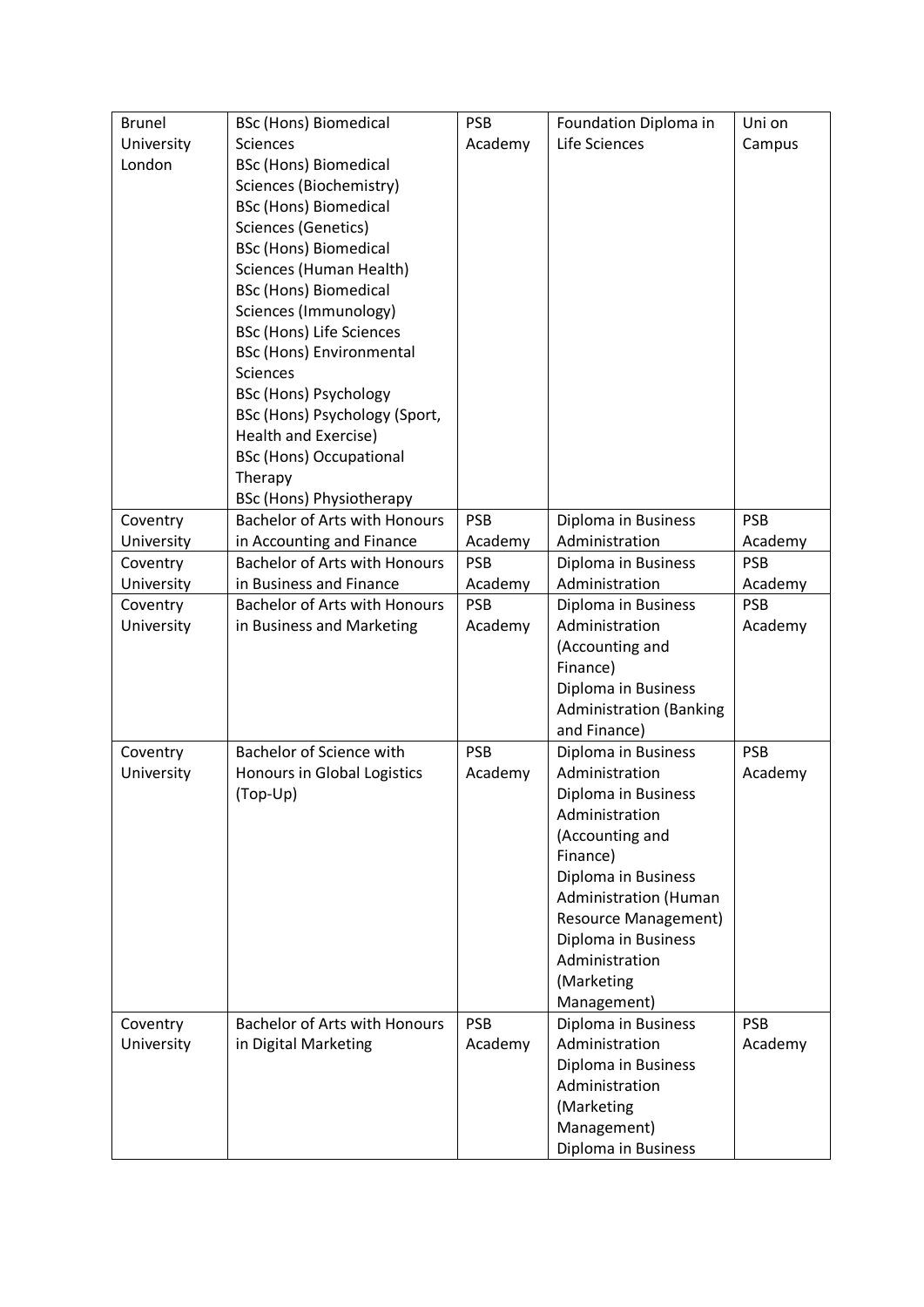|                                  |                                                                                                                                                                                                                                              |                       | <b>Administration (Digital</b><br>Marketing)                                                       |                       |
|----------------------------------|----------------------------------------------------------------------------------------------------------------------------------------------------------------------------------------------------------------------------------------------|-----------------------|----------------------------------------------------------------------------------------------------|-----------------------|
| Coventry<br>University           | <b>Bachelor of Arts with Honours</b><br>in International Hospitality<br>and Tourism Management<br><b>Bachelor of Science with</b><br>Honours in Global Logistics<br>(Top-Up)<br><b>Bachelor of Arts with Honours</b><br>in Digital Marketing | <b>PSB</b><br>Academy | Diploma in Business<br>Analytics                                                                   | <b>PSB</b><br>Academy |
| Coventry<br>University           | <b>Bachelor of Arts with Honours</b><br>in Business and Marketing<br><b>Bachelor of Arts with Honours</b><br>in Business and Finance                                                                                                         | <b>PSB</b><br>Academy | Diploma in Business<br>Studies (E-Learning)                                                        | <b>PSB</b><br>Academy |
| Coventry<br>University           | Bachelor of Engineering with<br>Honours in Electrical and<br><b>Electronic Engineering</b>                                                                                                                                                   | <b>PSB</b><br>Academy | Diploma in Electrical<br><b>Engineering Technology</b>                                             | <b>PSB</b><br>Academy |
| Coventry<br>University           | <b>Bachelor of Arts with Honours</b><br>in Accounting and Finance<br><b>Bachelor of Arts with Honours</b><br>in Business and Finance                                                                                                         | <b>PSB</b><br>Academy | Diploma in FinTech                                                                                 | <b>PSB</b><br>Academy |
| Coventry<br>University           | <b>Bachelor of Science with</b><br>Honours in Global Logistics<br>(Top-Up)                                                                                                                                                                   | <b>PSB</b><br>Academy | Diploma in Global<br>Supply Chain<br>Management                                                    | <b>PSB</b><br>Academy |
| Coventry<br>University           | Bachelor of Engineering with<br><b>Honours in Mechanical</b><br>Engineering                                                                                                                                                                  | <b>PSB</b><br>Academy | Diploma in Mechanical<br><b>Engineering Technology</b>                                             | <b>PSB</b><br>Academy |
| Coventry<br>University           | <b>Bachelor of Arts with Honours</b><br>in Media and Communications                                                                                                                                                                          | <b>PSB</b><br>Academy | Diploma in Media and<br>Communications (with<br>NAS)                                               | <b>PSB</b><br>Academy |
| Coventry<br>University           | <b>Bachelor of Arts with Honours</b><br>in International Hospitality<br>and Tourism Management                                                                                                                                               | <b>PSB</b><br>Academy | Diploma in Tourism and<br>Hospitality<br>Management<br>Diploma Global<br>Hospitality<br>Management | <b>PSB</b><br>Academy |
| Coventry<br>University           | Master of Science in Cyber<br>Security                                                                                                                                                                                                       | <b>PSB</b><br>Academy | Postgraduate Diploma<br>in Cyber Security (E-<br>Learning)                                         | <b>PSB</b><br>Academy |
| <b>Edith Cowan</b>               | <b>Bachelor of Science (Exercise</b>                                                                                                                                                                                                         | <b>PSB</b>            | Diploma in Sport and                                                                               | <b>PSB</b>            |
| University<br><b>Edith Cowan</b> | and Sports Science)<br><b>Bachelor of Science (Cyber</b>                                                                                                                                                                                     | Academy<br><b>PSB</b> | <b>Exercise Sciences</b><br>Diploma in InfoComm                                                    | Academy<br><b>PSB</b> |
| University                       | Security)                                                                                                                                                                                                                                    | Academy               | Technology<br>Diploma in Network<br>Defence and Forensic<br>Countermeasures                        | Academy               |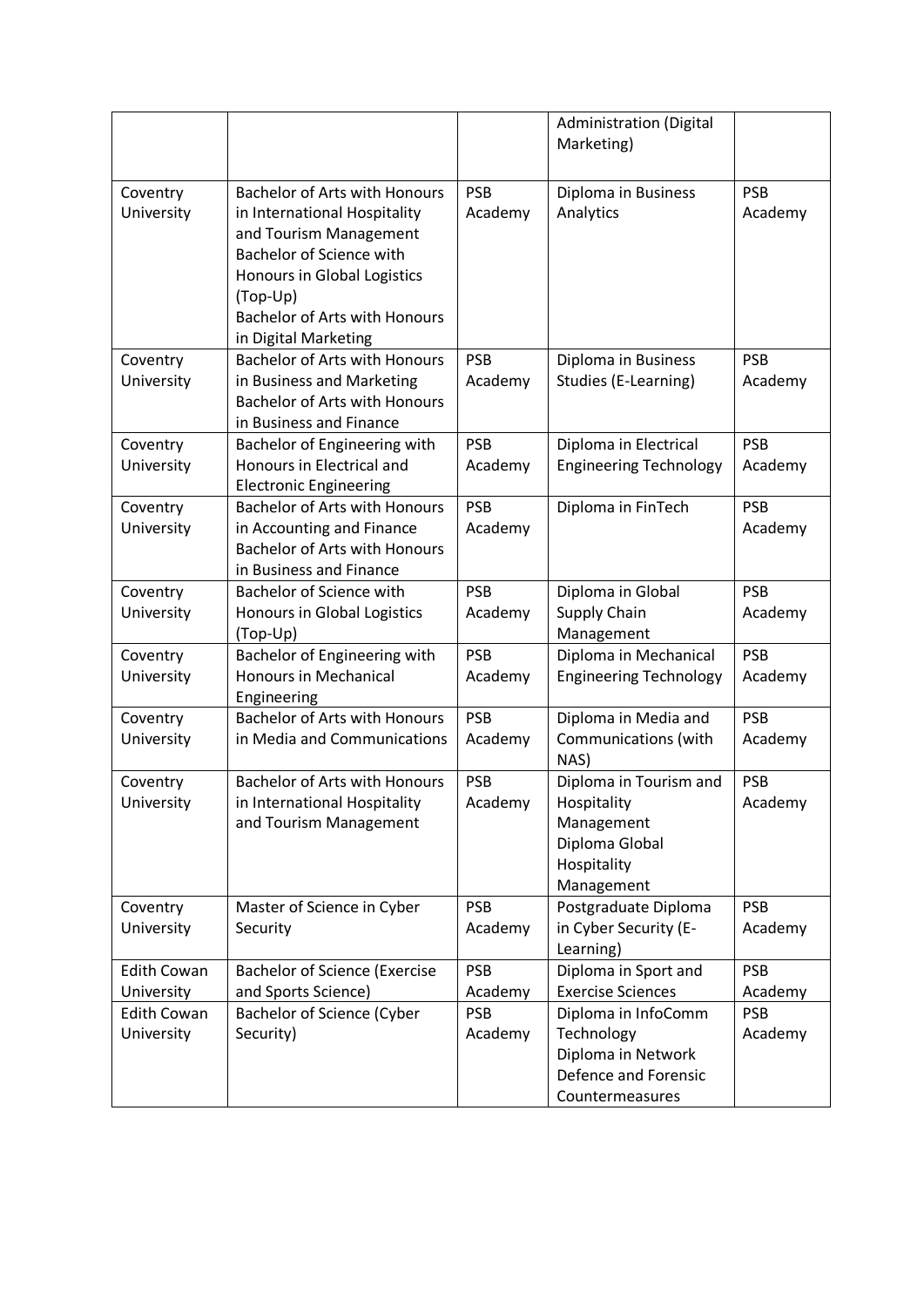| Edinburgh<br>Napier<br>University | <b>Bachelor of Arts Business</b><br>Management (Top-up)<br><b>Bachelor of Arts (Honours)</b><br><b>Hospitality and Tourism</b><br>Management (Top-up)*                                                                                                                                                            | <b>PSB</b><br>Academy | Diploma in Business<br>Administration<br>Diploma in Business<br>Administration<br>(Accounting and<br>Finance)<br>Diploma in Business<br><b>Administration (Banking</b><br>and Finance)<br>Diploma in Business<br><b>Administration (Digital</b><br>Marketing)<br>Diploma in Business<br><b>Administration (Human</b> | <b>PSB</b><br>Academy |
|-----------------------------------|-------------------------------------------------------------------------------------------------------------------------------------------------------------------------------------------------------------------------------------------------------------------------------------------------------------------|-----------------------|----------------------------------------------------------------------------------------------------------------------------------------------------------------------------------------------------------------------------------------------------------------------------------------------------------------------|-----------------------|
| Edinburgh<br>Napier<br>University | <b>Bachelor of Arts Business</b><br>Management (Top-up)*<br><b>Bachelor of Arts (Honours)</b><br><b>Hospitality and Tourism</b><br>Management (Top-up)*<br><b>Bachelor of Arts Business</b><br>Management (Top-up)*<br><b>Bachelor of Arts (Honours)</b><br><b>Hospitality and Tourism</b><br>Management (Top-up* | <b>PSB</b><br>Academy | <b>Resource Management)</b><br>Diploma in Business<br>Analytics<br>Diploma in Global<br>Supply Chain<br>Management                                                                                                                                                                                                   | <b>PSB</b><br>Academy |
| Edinburgh<br>Napier<br>University | <b>Bachelor of Arts Business</b><br>Management (Top-up)*<br>Bachelor of Arts (Honours)<br><b>Hospitality and Tourism</b><br>Management (Top-up)*                                                                                                                                                                  | <b>PSB</b><br>Academy | Diploma in Media and<br>Communications                                                                                                                                                                                                                                                                               | <b>PSB</b><br>Academy |
| Edinburgh<br>Napier<br>University | <b>Bachelor of Arts (Honours)</b><br><b>Hospitality and Tourism</b><br>Management (Top-Up)*                                                                                                                                                                                                                       | <b>PSB</b><br>Academy | Diploma in Tourism and<br>Hospitality<br>Management<br>Diploma in Global<br>Hospitality<br>Management                                                                                                                                                                                                                | <b>PSB</b><br>Academy |
| Edinburgh<br>Napier<br>University | <b>Bachelor of Arts Business</b><br>Management (Top-Up)                                                                                                                                                                                                                                                           | <b>PSB</b><br>Academy | Diploma in Business<br>Administration<br>Diploma in Business<br>Studies (E-Learning)                                                                                                                                                                                                                                 | <b>PSB</b><br>Academy |
| Edinburgh<br>Napier<br>University | BSc (Hons) Sport & Exercise<br>Science<br>BSc (Hons) Physical Activity &<br>Health<br><b>BSc (Hons) Sports Coaching</b>                                                                                                                                                                                           | <b>PSB</b><br>Academy | Diploma in Sport and<br><b>Exercise Sciences</b>                                                                                                                                                                                                                                                                     | <b>PSB</b><br>Academy |
| Edinburgh<br>Napier<br>University | <b>Master of Science</b><br><b>International Business</b><br>Management                                                                                                                                                                                                                                           | <b>PSB</b><br>Academy | At PSB Academy, for<br>Singapore and<br>international students,<br>the applicant must<br>meet the equivalent of:<br>• Honours degree                                                                                                                                                                                 | <b>PSB</b><br>Academy |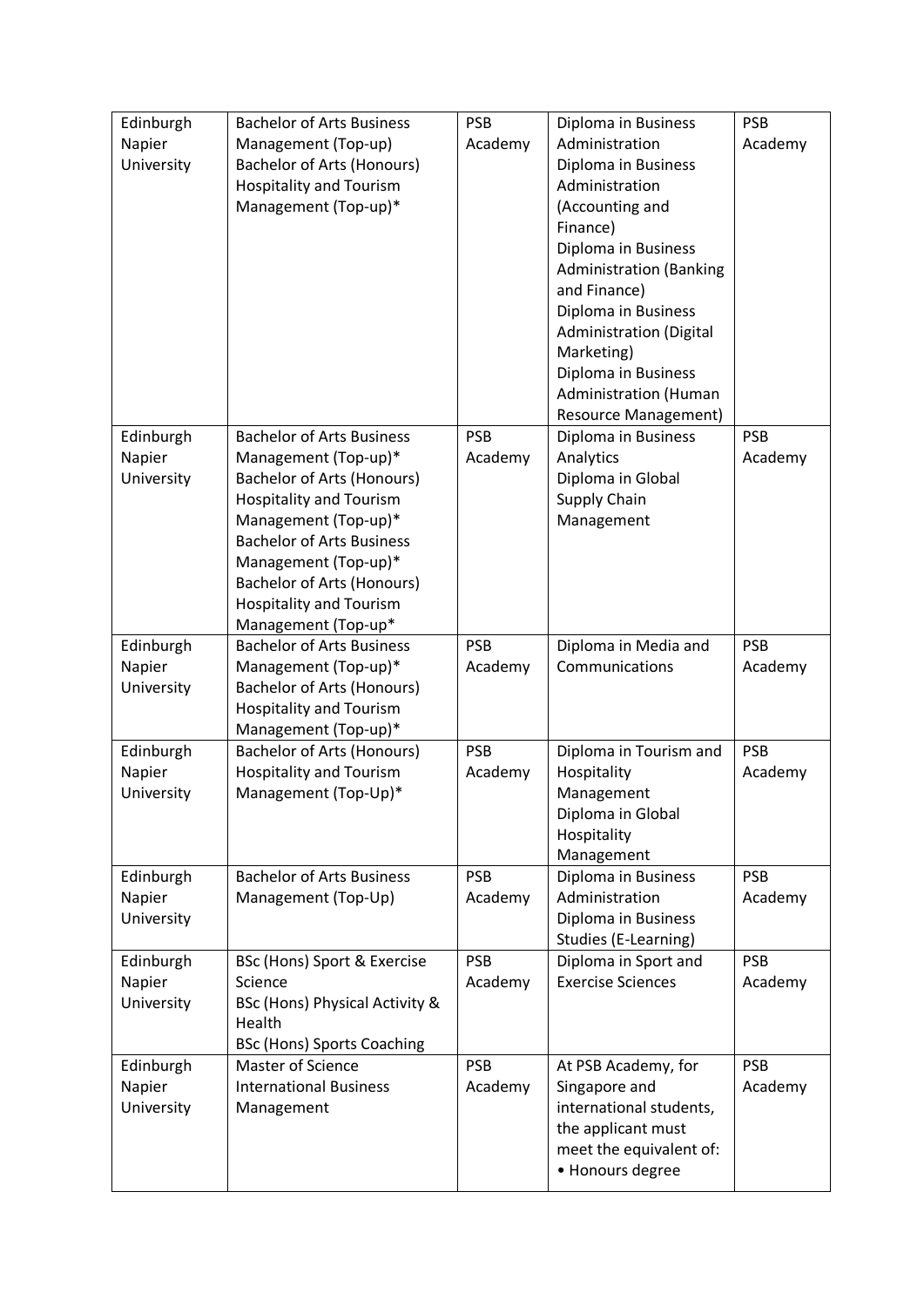|            |                                  |            | [minimum 2:2 (Second            |            |
|------------|----------------------------------|------------|---------------------------------|------------|
|            |                                  |            | Class, Division Two) or         |            |
|            |                                  |            | above]; or                      |            |
|            |                                  |            | • Other qualifications          |            |
|            |                                  |            | and/or experience               |            |
|            |                                  |            | which demonstrate               |            |
|            |                                  |            |                                 |            |
|            |                                  |            | appropriate knowledge           |            |
|            |                                  |            | and skills at SCQF level        |            |
|            |                                  |            | 10                              |            |
| Griffith   | <b>Bachelor of Business</b>      | <b>PSB</b> | Diploma in Business             | Uni on     |
| University |                                  | Academy    | Administration                  | Campus     |
| Griffith   | <b>Bachelor of Commerce</b>      | <b>PSB</b> | Diploma in Business             | Uni on     |
| University |                                  | Academy    | <b>Administration (Banking</b>  | Campus     |
|            |                                  |            | and Finance)                    |            |
| Griffith   | <b>Bachelor of Commerce</b>      | <b>PSB</b> | Diploma in Business             | Uni on     |
| University |                                  | Academy    | Administration                  | Campus     |
|            |                                  |            | (Accounting and                 |            |
|            |                                  |            | Finance)                        |            |
| Griffith   | <b>Bachelor of Business</b>      | <b>PSB</b> | Diploma in Business             | Uni on     |
| University |                                  | Academy    | <b>Administration (Digital</b>  | Campus     |
|            |                                  |            | Marketing)                      |            |
| Griffith   | <b>Bachelor of Business</b>      | <b>PSB</b> | Diploma in Business             | Uni on     |
|            |                                  |            |                                 |            |
| University |                                  | Academy    | <b>Administration (Human</b>    | Campus     |
|            |                                  |            | <b>Resource Management)</b>     |            |
| Griffith   | <b>Bachelor of Business</b>      | <b>PSB</b> | Diploma in Business             | Uni on     |
| University |                                  | Academy    | Administration                  | Campus     |
|            |                                  |            | (Marketing                      |            |
|            |                                  |            | Management)                     |            |
| Griffith   | <b>Bachelor of Business</b>      | <b>PSB</b> | Diploma in Business             | Uni on     |
| University |                                  | Academy    | <b>Administration (Supply</b>   | Campus     |
|            |                                  |            | Chain Management)               |            |
| Griffith   | <b>Bachelor of Information</b>   | <b>PSB</b> | Diploma in InfoComm             | Uni on     |
| University | Technology                       | Academy    | Technology                      | Campus     |
| Griffith   | <b>Bachelor of International</b> | <b>PSB</b> | Diploma in Tourism and          | Uni on     |
| University | <b>Tourism and Hotel</b>         | Academy    | Hospitality                     | Campus     |
|            | Management                       |            | Management                      |            |
| Griffith   | <b>Bachelor of Sport</b>         | <b>PSB</b> | Diploma in Sport and            | Uni on     |
| University | Development                      | Academy    | <b>Exercise Sciences</b>        | Campus     |
|            |                                  |            | (Exercise and Fitness)          |            |
| Griffith   | <b>Bachelor of Sport</b>         | <b>PSB</b> | Diploma in Sport and            | Uni on     |
| University | Development                      | Academy    | <b>Exercise Sciences (Sport</b> | Campus     |
|            |                                  |            | Coaching)                       |            |
| Griffith   | <b>Bachelor of Sport</b>         | <b>PSB</b> | Diploma in Sport and            | Uni on     |
| University | Development                      | Academy    | <b>Exercise Sciences</b>        | Campus     |
| La Trobe   | <b>Bachelor of Biomedical</b>    | <b>PSB</b> | Foundation Diploma in           | <b>PSB</b> |
| University | Science                          | Academy    | Life Sciences                   | Academy    |
|            | <b>Bachelor of Science</b>       |            |                                 |            |
|            | (Molecular Biology and           |            |                                 |            |
|            | Biotechnology)                   |            |                                 |            |
|            | <b>Bachelor of Science</b>       |            |                                 |            |
|            |                                  |            |                                 |            |
|            | (Molecular Biology and           |            |                                 |            |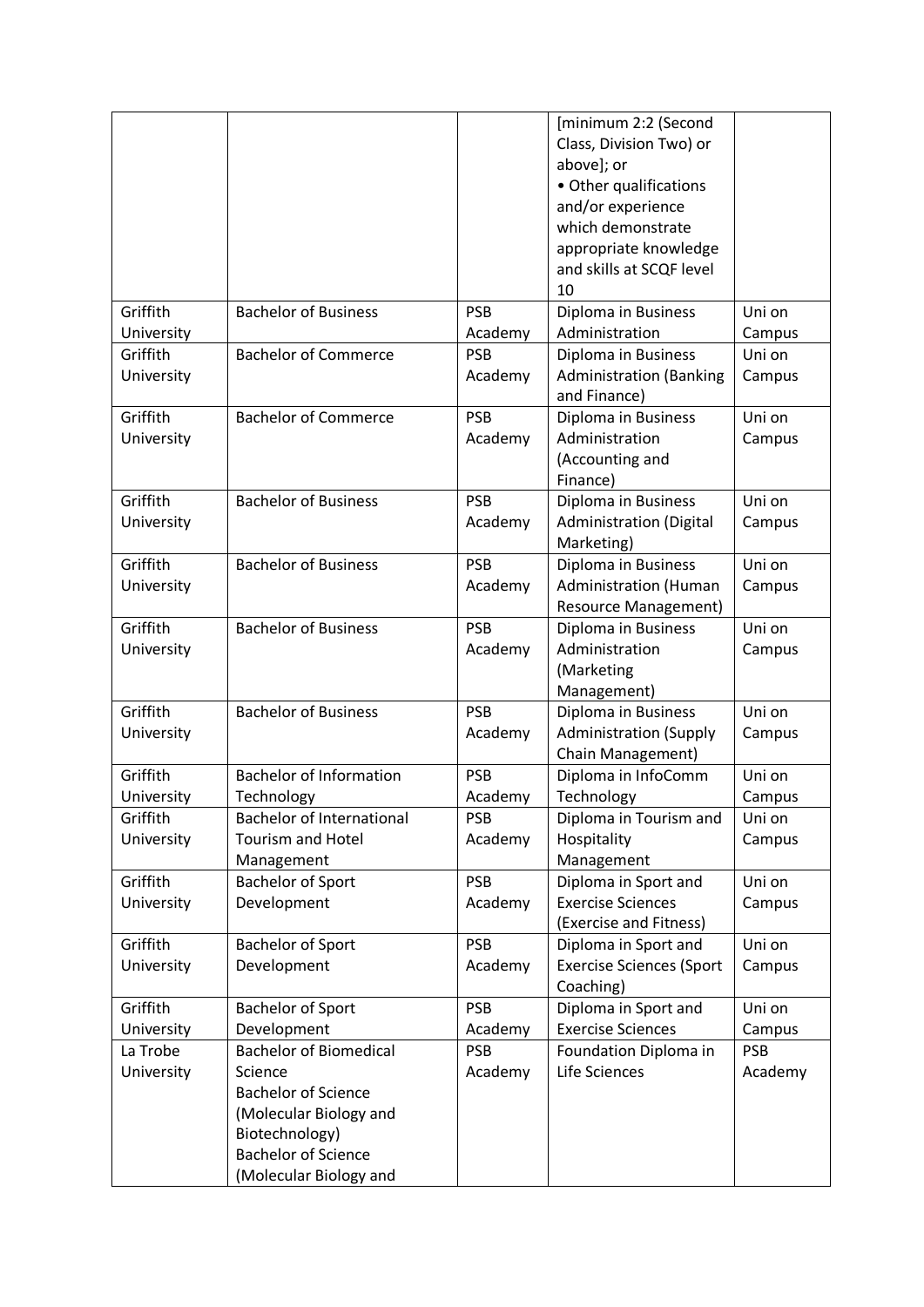|                          | <b>Pharmaceutical Science)</b><br><b>Bachelor of Science</b><br>(Molecular Biology and<br>Applied Chemistry) |            |                                                        |        |
|--------------------------|--------------------------------------------------------------------------------------------------------------|------------|--------------------------------------------------------|--------|
| <b>Mount Allison</b>     | <b>Bachelor of Commerce</b>                                                                                  | <b>PSB</b> | Diploma in Business                                    | Uni on |
| University               |                                                                                                              | Academy    | Administration                                         | Campus |
| Queensland               | <b>Bachelor of Business</b>                                                                                  | <b>PSB</b> | Diploma in Business                                    | Uni on |
| University of            |                                                                                                              | Academy    | Administration                                         | Campus |
| Technology               |                                                                                                              |            |                                                        |        |
| Queensland               | <b>Bachelor of Business</b>                                                                                  | <b>PSB</b> | Diploma in Business                                    | Uni on |
| University of            |                                                                                                              | Academy    | Administration                                         | Campus |
| Technology               |                                                                                                              |            | (Accounting and                                        |        |
|                          |                                                                                                              |            | Finance)                                               |        |
| Queensland               | <b>Bachelor of Business</b>                                                                                  | <b>PSB</b> | Diploma in Business                                    | Uni on |
| University of            |                                                                                                              | Academy    | <b>Administration (Banking</b>                         | Campus |
| Technology               |                                                                                                              |            | and Finance)                                           |        |
| Queensland               | <b>Bachelor of Business</b>                                                                                  | <b>PSB</b> | Diploma in Business                                    | Uni on |
| University of            |                                                                                                              | Academy    | <b>Administration (Human</b>                           | Campus |
| Technology               |                                                                                                              |            | Resource Management)                                   |        |
| Queensland               | <b>Bachelor of Business</b>                                                                                  | <b>PSB</b> | Diploma in Business                                    | Uni on |
| University of            |                                                                                                              | Academy    | Administration                                         | Campus |
| Technology               |                                                                                                              |            | (Marketing                                             |        |
|                          |                                                                                                              |            | Management)                                            |        |
| Queensland               | <b>Bachelor of Business</b>                                                                                  | <b>PSB</b> | Diploma in Supply Chain                                | Uni on |
| University of            |                                                                                                              | Academy    | Management                                             | Campus |
| Technology               |                                                                                                              |            |                                                        |        |
| Queensland               | <b>Bachelor of Business</b>                                                                                  | <b>PSB</b> | Diploma in Media and                                   | Uni on |
| University of            |                                                                                                              | Academy    | Communications                                         | Campus |
| Technology<br>Queensland | Bachelor of Business*                                                                                        | <b>PSB</b> |                                                        | Uni on |
| University of            |                                                                                                              | Academy    | Diploma in Electrical<br><b>Engineering Technology</b> |        |
| Technology               |                                                                                                              |            | Diploma in InfoComm                                    | Campus |
|                          |                                                                                                              |            | Technology                                             |        |
|                          |                                                                                                              |            | Diploma in Mechanical                                  |        |
|                          |                                                                                                              |            | <b>Engineering Technology</b>                          |        |
| University of            | <b>Bachelor of Information</b>                                                                               | <b>PSB</b> | Diploma in InfoComm                                    | Uni on |
| Canberra                 | Technology                                                                                                   | Academy    | Technology                                             | Campus |
|                          | <b>Bachelor of Software</b>                                                                                  |            |                                                        |        |
|                          | Engineering                                                                                                  |            |                                                        |        |
|                          | Bachelor of Engineering in                                                                                   |            |                                                        |        |
|                          | <b>Network and Software</b>                                                                                  |            |                                                        |        |
|                          | Engineering                                                                                                  |            |                                                        |        |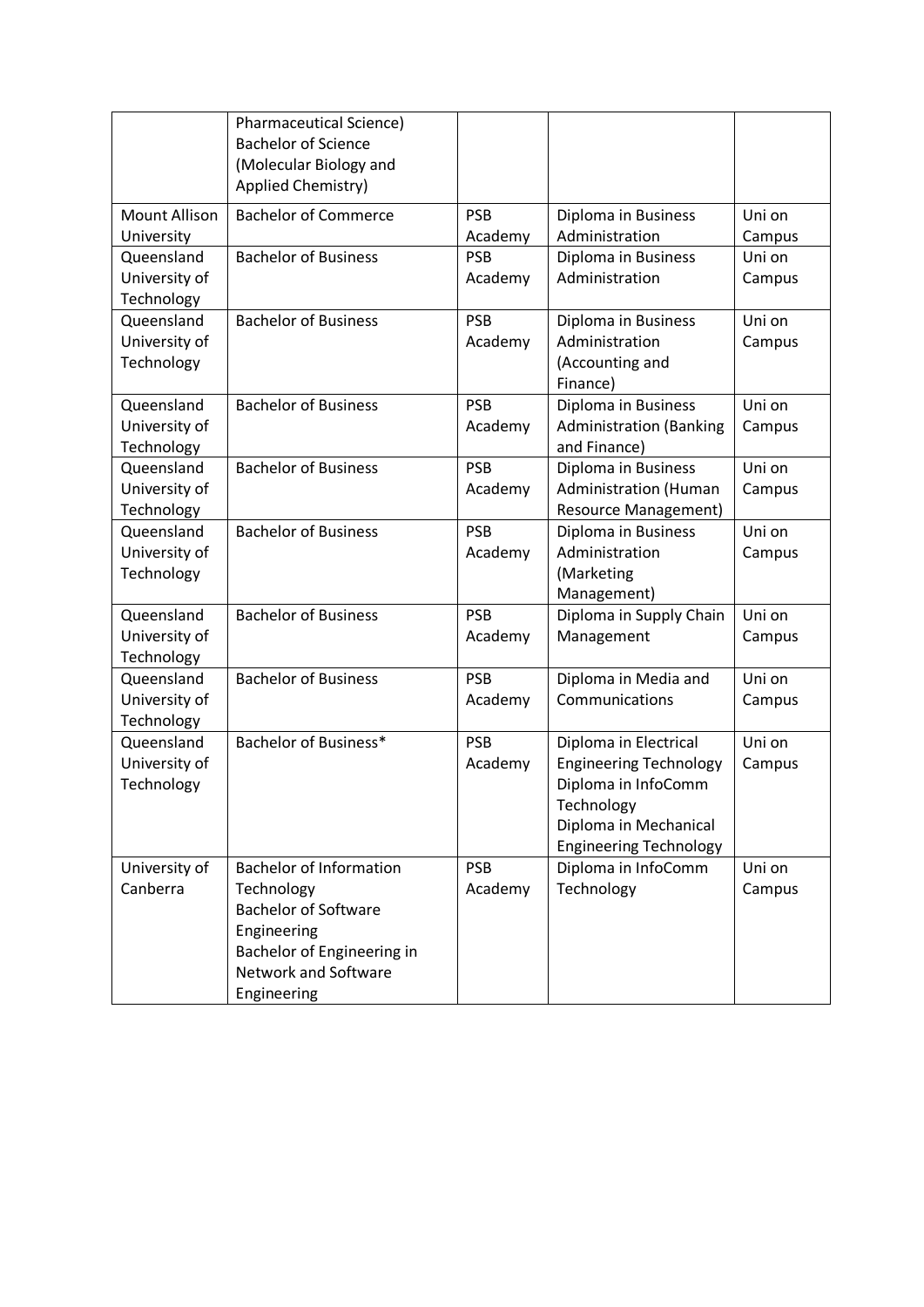| University of | <b>Bachelor of Accounting</b>        | <b>PSB</b> | Diploma in Business            | Uni on |
|---------------|--------------------------------------|------------|--------------------------------|--------|
| Canberra      | <b>Bachelor of Business</b>          | Academy    | Administration                 | Campus |
|               | (Entrepreneurship &                  |            |                                |        |
|               | Innovation)                          |            |                                |        |
|               | <b>Bachelor of Business (Human</b>   |            |                                |        |
|               | <b>Resource Management)</b>          |            |                                |        |
|               | <b>Bachelor of Business</b>          |            |                                |        |
|               | (International Business)             |            |                                |        |
|               | <b>Bachelor of Business</b>          |            |                                |        |
|               | (Management)                         |            |                                |        |
|               | <b>Bachelor of Business</b>          |            |                                |        |
|               | (Marketing)                          |            |                                |        |
|               | <b>Bachelor of Business (Service</b> |            |                                |        |
|               | Management)                          |            |                                |        |
|               | <b>Bachelor of Commerce</b>          |            |                                |        |
|               | (Accounting)                         |            |                                |        |
|               | <b>Bachelor of Commerce</b>          |            |                                |        |
|               | (Finance & Banking)                  |            |                                |        |
| University of | <b>Bachelor of Business</b>          | <b>PSB</b> | Diploma in Business            | Uni on |
| Canberra      | (Marketing)                          | Academy    | Administration                 | Campus |
|               |                                      |            | (Marketing                     |        |
|               |                                      |            | Management)                    |        |
| University of | <b>BSc (Hons) Business</b>           | <b>PSB</b> | Diploma in Business            | Uni on |
| Dundee        | Management                           | Academy    | Administration                 | Campus |
|               | <b>BSc (Hons) Economics</b>          |            | Diploma in Business            |        |
|               | <b>BSc (Hons) Financial</b>          |            | Administration                 |        |
|               | Economics                            |            | (Accounting and                |        |
|               | <b>BSc (Hons) Business</b>           |            | Finance)                       |        |
|               | <b>Economics with Marketing</b>      |            | Diploma in Business            |        |
|               | <b>BSc (Hons) International</b>      |            | <b>Administration (Banking</b> |        |
|               | <b>Business</b>                      |            | and Finance)                   |        |
|               | BSc (Hons) International             |            | Diploma in Business            |        |
|               | <b>Business with Marketing</b>       |            | <b>Administration (Digital</b> |        |
|               | <b>BFin (Hons) Finance</b>           |            | Marketing)                     |        |
|               | BIFin (Hons) International           |            | Diploma in Business            |        |
|               | Finance                              |            | <b>Administration (Human</b>   |        |
|               | <b>BAcc (Hons) Accountancy</b>       |            | <b>Resource Management)</b>    |        |
|               |                                      |            | Diploma in Global              |        |
|               |                                      |            | Hospitality                    |        |
|               |                                      |            | Management                     |        |
|               |                                      |            | Diploma is Global              |        |
|               |                                      |            | Supply Chain                   |        |
|               |                                      |            | Management                     |        |
|               |                                      |            | Diploma in Media and           |        |
|               |                                      |            | Communications                 |        |
|               |                                      |            | Diploma in Tourism and         |        |
|               |                                      |            | Hospitality                    |        |
|               |                                      |            | Management                     |        |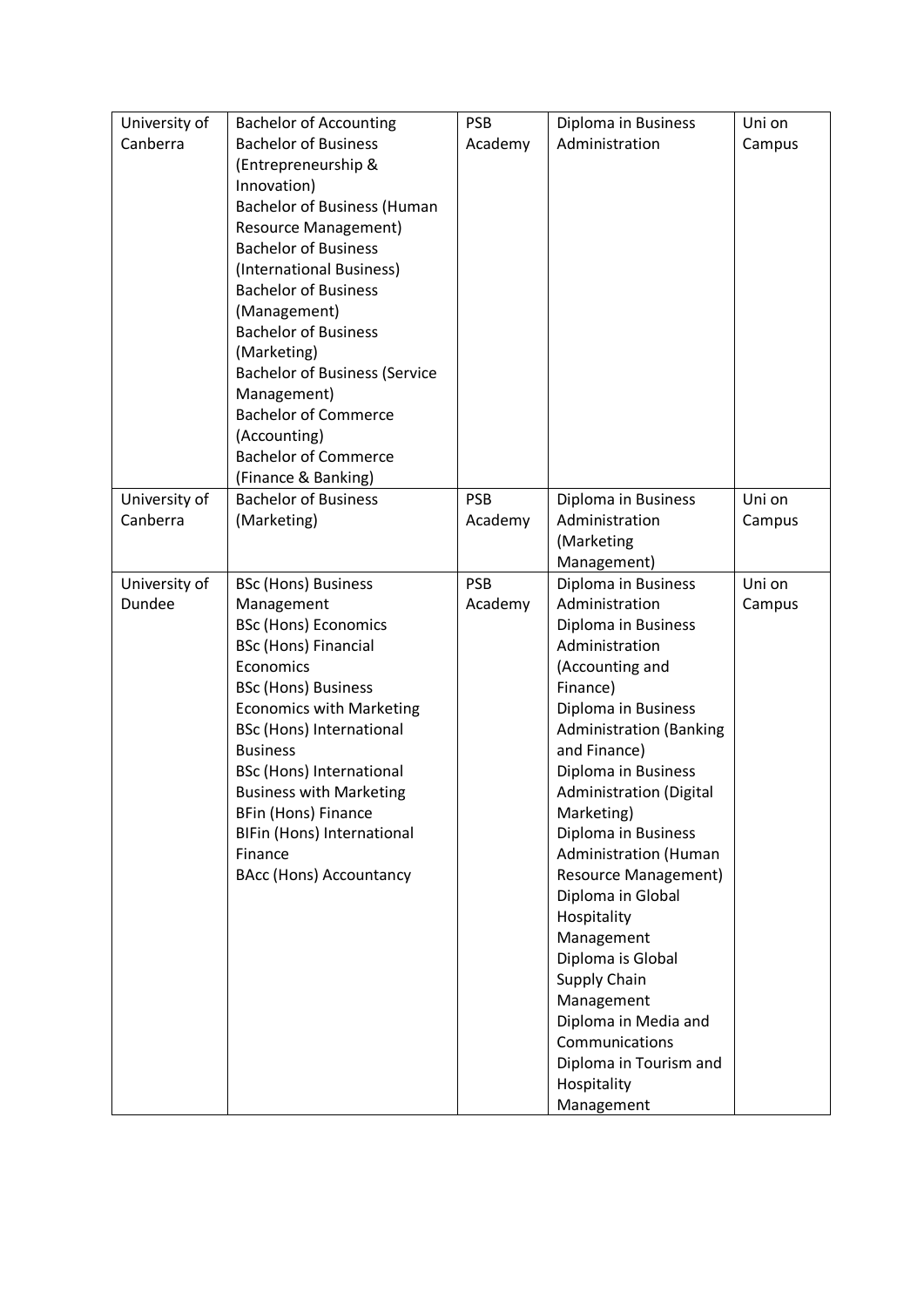| University of<br>Dundee                         | Biochemistry BSc (Hons)<br><b>Biological Chemistry and Drug</b><br>Discovery BSc (Hons)<br><b>Biological Sciences BSc (Hons)</b><br>Microbiology BSc (Hons)<br>Molecular Biology BSc (Hons)<br>Molecular Genetics BSc (Hons)<br><b>Biomedical Sciences BSc</b><br>(Hons)<br>Neuroscience BSc (Hons)<br>Pharmacology BSc (Hons)<br><b>Physiological Sciences BSc</b><br>(Hons) | <b>PSB</b><br>Academy | Foundation Diploma in<br>Life Sciences                                                                                                                                  | Uni on<br>Campus      |
|-------------------------------------------------|-------------------------------------------------------------------------------------------------------------------------------------------------------------------------------------------------------------------------------------------------------------------------------------------------------------------------------------------------------------------------------|-----------------------|-------------------------------------------------------------------------------------------------------------------------------------------------------------------------|-----------------------|
| The<br>University of<br>Newcastle,<br>Australia | <b>Bachelor of Information</b><br>Technology                                                                                                                                                                                                                                                                                                                                  | <b>PSB</b><br>Academy | Diploma in InfoComm<br>Technology                                                                                                                                       | <b>PSB</b><br>Academy |
| The<br>University of<br>Newcastle,<br>Australia | <b>Bachelor of Information</b><br>Technology                                                                                                                                                                                                                                                                                                                                  | <b>PSB</b><br>Academy | Diploma in Network<br>Defence and Forensic                                                                                                                              | <b>PSB</b><br>Academy |
| The<br>University of<br>Newcastle,<br>Australia | Bachelor of Electrical and<br><b>Electronic Engineering</b><br>(Honours)                                                                                                                                                                                                                                                                                                      | <b>PSB</b><br>Academy | Diploma in Electrical<br><b>Engineering Technology</b>                                                                                                                  | <b>PSB</b><br>Academy |
| The<br>University of<br>Newcastle,<br>Australia | <b>Bachelor of Mechanical</b><br><b>Engineering (Honours)</b>                                                                                                                                                                                                                                                                                                                 | <b>PSB</b><br>Academy | Diploma in Mechanical<br><b>Engineering Technology</b>                                                                                                                  | <b>PSB</b><br>Academy |
| The<br>University of<br>Newcastle,<br>Australia | <b>Bachelor of Communication</b>                                                                                                                                                                                                                                                                                                                                              | <b>PSB</b><br>Academy | Diploma in Media and<br>Communications                                                                                                                                  | <b>PSB</b><br>Academy |
| Webster<br>University                           | Master of Science in<br>Cybersecurity                                                                                                                                                                                                                                                                                                                                         | <b>PSB</b><br>Academy | At PSB Academy, for<br>Singapore and<br>international students,<br>the applicant must<br>meet the equivalent of:<br>Bachelor's degree from<br>a recognised institution. | <b>PSB</b><br>Academy |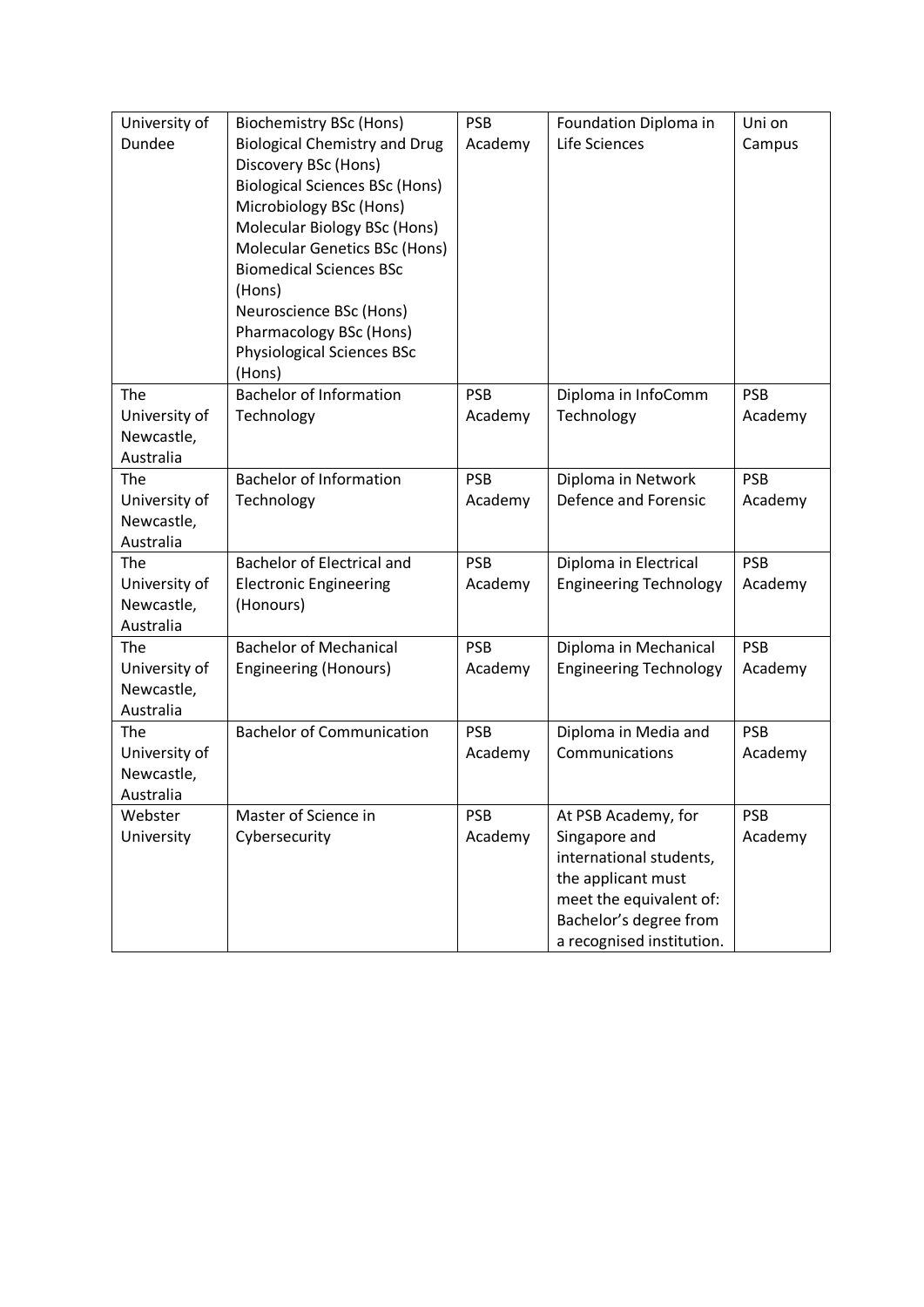| <b>Business Administration</b><br>University<br>Academy<br>Administration (27<br>Academy<br>transfer credit hours)<br>2. Diploma in Business<br>Administration<br>(Accounting and<br>Finance) (27 transfer<br>credit hours)<br>3. Diploma in Business<br><b>Administration (Digital</b><br>Marketing) (27 transfer<br>credit hours)<br>4. Diploma in Business<br><b>Administration (Human</b><br><b>Resource Management)</b><br>(27 transfer credit<br>hours)<br>5. Diploma in Business<br>Analytics (27 transfer<br>credit hours)<br>6. Diploma in Global<br>Hospitality<br>Management (27<br>transfer credit hours)<br>7. Diploma in Global<br>Supply Chain<br>Management (27<br>transfer credit hours)<br>8. Diploma in Graphic<br>Design and Media (24<br>transfer credit hours)<br>9. Diploma in Media<br>and Communications<br>(27 transfer credit<br>hours)<br>10. Diploma in Tourism<br>and Hospitality<br>Management (27<br>transfer credit hours)<br><b>Bachelor of Business</b><br><b>PSB</b><br>Uni on<br>Diploma in Business<br>Western<br>Administration<br>Sydney<br>Academy<br>Campus<br>University<br><b>Bachelor of Business</b><br><b>PSB</b><br>University of<br>International<br><b>PSB</b><br>Adelaide<br><b>Bachelor of Commerce</b><br><b>Foundation Diploma</b><br>Academy<br>Academy<br><b>Bachelor of Economics</b><br><b>Bachelor of Finance</b><br>Bachelor of Innovation and<br>Entrepreneurship<br><b>Bachelor of Project</b> | Webster | Bachelor of Science in | <b>PSB</b> | 1. Diploma in Business | <b>PSB</b> |
|--------------------------------------------------------------------------------------------------------------------------------------------------------------------------------------------------------------------------------------------------------------------------------------------------------------------------------------------------------------------------------------------------------------------------------------------------------------------------------------------------------------------------------------------------------------------------------------------------------------------------------------------------------------------------------------------------------------------------------------------------------------------------------------------------------------------------------------------------------------------------------------------------------------------------------------------------------------------------------------------------------------------------------------------------------------------------------------------------------------------------------------------------------------------------------------------------------------------------------------------------------------------------------------------------------------------------------------------------------------------------------------------------------------------------------------------------------------|---------|------------------------|------------|------------------------|------------|
|                                                                                                                                                                                                                                                                                                                                                                                                                                                                                                                                                                                                                                                                                                                                                                                                                                                                                                                                                                                                                                                                                                                                                                                                                                                                                                                                                                                                                                                              |         |                        |            |                        |            |
|                                                                                                                                                                                                                                                                                                                                                                                                                                                                                                                                                                                                                                                                                                                                                                                                                                                                                                                                                                                                                                                                                                                                                                                                                                                                                                                                                                                                                                                              |         |                        |            |                        |            |
|                                                                                                                                                                                                                                                                                                                                                                                                                                                                                                                                                                                                                                                                                                                                                                                                                                                                                                                                                                                                                                                                                                                                                                                                                                                                                                                                                                                                                                                              |         |                        |            |                        |            |
|                                                                                                                                                                                                                                                                                                                                                                                                                                                                                                                                                                                                                                                                                                                                                                                                                                                                                                                                                                                                                                                                                                                                                                                                                                                                                                                                                                                                                                                              |         |                        |            |                        |            |
|                                                                                                                                                                                                                                                                                                                                                                                                                                                                                                                                                                                                                                                                                                                                                                                                                                                                                                                                                                                                                                                                                                                                                                                                                                                                                                                                                                                                                                                              |         |                        |            |                        |            |
|                                                                                                                                                                                                                                                                                                                                                                                                                                                                                                                                                                                                                                                                                                                                                                                                                                                                                                                                                                                                                                                                                                                                                                                                                                                                                                                                                                                                                                                              |         |                        |            |                        |            |
|                                                                                                                                                                                                                                                                                                                                                                                                                                                                                                                                                                                                                                                                                                                                                                                                                                                                                                                                                                                                                                                                                                                                                                                                                                                                                                                                                                                                                                                              |         |                        |            |                        |            |
|                                                                                                                                                                                                                                                                                                                                                                                                                                                                                                                                                                                                                                                                                                                                                                                                                                                                                                                                                                                                                                                                                                                                                                                                                                                                                                                                                                                                                                                              |         |                        |            |                        |            |
|                                                                                                                                                                                                                                                                                                                                                                                                                                                                                                                                                                                                                                                                                                                                                                                                                                                                                                                                                                                                                                                                                                                                                                                                                                                                                                                                                                                                                                                              |         |                        |            |                        |            |
|                                                                                                                                                                                                                                                                                                                                                                                                                                                                                                                                                                                                                                                                                                                                                                                                                                                                                                                                                                                                                                                                                                                                                                                                                                                                                                                                                                                                                                                              |         |                        |            |                        |            |
|                                                                                                                                                                                                                                                                                                                                                                                                                                                                                                                                                                                                                                                                                                                                                                                                                                                                                                                                                                                                                                                                                                                                                                                                                                                                                                                                                                                                                                                              |         |                        |            |                        |            |
|                                                                                                                                                                                                                                                                                                                                                                                                                                                                                                                                                                                                                                                                                                                                                                                                                                                                                                                                                                                                                                                                                                                                                                                                                                                                                                                                                                                                                                                              |         |                        |            |                        |            |
|                                                                                                                                                                                                                                                                                                                                                                                                                                                                                                                                                                                                                                                                                                                                                                                                                                                                                                                                                                                                                                                                                                                                                                                                                                                                                                                                                                                                                                                              |         |                        |            |                        |            |
|                                                                                                                                                                                                                                                                                                                                                                                                                                                                                                                                                                                                                                                                                                                                                                                                                                                                                                                                                                                                                                                                                                                                                                                                                                                                                                                                                                                                                                                              |         |                        |            |                        |            |
|                                                                                                                                                                                                                                                                                                                                                                                                                                                                                                                                                                                                                                                                                                                                                                                                                                                                                                                                                                                                                                                                                                                                                                                                                                                                                                                                                                                                                                                              |         |                        |            |                        |            |
|                                                                                                                                                                                                                                                                                                                                                                                                                                                                                                                                                                                                                                                                                                                                                                                                                                                                                                                                                                                                                                                                                                                                                                                                                                                                                                                                                                                                                                                              |         |                        |            |                        |            |
|                                                                                                                                                                                                                                                                                                                                                                                                                                                                                                                                                                                                                                                                                                                                                                                                                                                                                                                                                                                                                                                                                                                                                                                                                                                                                                                                                                                                                                                              |         |                        |            |                        |            |
|                                                                                                                                                                                                                                                                                                                                                                                                                                                                                                                                                                                                                                                                                                                                                                                                                                                                                                                                                                                                                                                                                                                                                                                                                                                                                                                                                                                                                                                              |         |                        |            |                        |            |
|                                                                                                                                                                                                                                                                                                                                                                                                                                                                                                                                                                                                                                                                                                                                                                                                                                                                                                                                                                                                                                                                                                                                                                                                                                                                                                                                                                                                                                                              |         |                        |            |                        |            |
|                                                                                                                                                                                                                                                                                                                                                                                                                                                                                                                                                                                                                                                                                                                                                                                                                                                                                                                                                                                                                                                                                                                                                                                                                                                                                                                                                                                                                                                              |         |                        |            |                        |            |
|                                                                                                                                                                                                                                                                                                                                                                                                                                                                                                                                                                                                                                                                                                                                                                                                                                                                                                                                                                                                                                                                                                                                                                                                                                                                                                                                                                                                                                                              |         |                        |            |                        |            |
|                                                                                                                                                                                                                                                                                                                                                                                                                                                                                                                                                                                                                                                                                                                                                                                                                                                                                                                                                                                                                                                                                                                                                                                                                                                                                                                                                                                                                                                              |         |                        |            |                        |            |
|                                                                                                                                                                                                                                                                                                                                                                                                                                                                                                                                                                                                                                                                                                                                                                                                                                                                                                                                                                                                                                                                                                                                                                                                                                                                                                                                                                                                                                                              |         |                        |            |                        |            |
|                                                                                                                                                                                                                                                                                                                                                                                                                                                                                                                                                                                                                                                                                                                                                                                                                                                                                                                                                                                                                                                                                                                                                                                                                                                                                                                                                                                                                                                              |         |                        |            |                        |            |
|                                                                                                                                                                                                                                                                                                                                                                                                                                                                                                                                                                                                                                                                                                                                                                                                                                                                                                                                                                                                                                                                                                                                                                                                                                                                                                                                                                                                                                                              |         |                        |            |                        |            |
|                                                                                                                                                                                                                                                                                                                                                                                                                                                                                                                                                                                                                                                                                                                                                                                                                                                                                                                                                                                                                                                                                                                                                                                                                                                                                                                                                                                                                                                              |         |                        |            |                        |            |
|                                                                                                                                                                                                                                                                                                                                                                                                                                                                                                                                                                                                                                                                                                                                                                                                                                                                                                                                                                                                                                                                                                                                                                                                                                                                                                                                                                                                                                                              |         |                        |            |                        |            |
|                                                                                                                                                                                                                                                                                                                                                                                                                                                                                                                                                                                                                                                                                                                                                                                                                                                                                                                                                                                                                                                                                                                                                                                                                                                                                                                                                                                                                                                              |         |                        |            |                        |            |
|                                                                                                                                                                                                                                                                                                                                                                                                                                                                                                                                                                                                                                                                                                                                                                                                                                                                                                                                                                                                                                                                                                                                                                                                                                                                                                                                                                                                                                                              |         |                        |            |                        |            |
|                                                                                                                                                                                                                                                                                                                                                                                                                                                                                                                                                                                                                                                                                                                                                                                                                                                                                                                                                                                                                                                                                                                                                                                                                                                                                                                                                                                                                                                              |         |                        |            |                        |            |
|                                                                                                                                                                                                                                                                                                                                                                                                                                                                                                                                                                                                                                                                                                                                                                                                                                                                                                                                                                                                                                                                                                                                                                                                                                                                                                                                                                                                                                                              |         |                        |            |                        |            |
|                                                                                                                                                                                                                                                                                                                                                                                                                                                                                                                                                                                                                                                                                                                                                                                                                                                                                                                                                                                                                                                                                                                                                                                                                                                                                                                                                                                                                                                              |         |                        |            |                        |            |
|                                                                                                                                                                                                                                                                                                                                                                                                                                                                                                                                                                                                                                                                                                                                                                                                                                                                                                                                                                                                                                                                                                                                                                                                                                                                                                                                                                                                                                                              |         |                        |            |                        |            |
|                                                                                                                                                                                                                                                                                                                                                                                                                                                                                                                                                                                                                                                                                                                                                                                                                                                                                                                                                                                                                                                                                                                                                                                                                                                                                                                                                                                                                                                              |         |                        |            |                        |            |
|                                                                                                                                                                                                                                                                                                                                                                                                                                                                                                                                                                                                                                                                                                                                                                                                                                                                                                                                                                                                                                                                                                                                                                                                                                                                                                                                                                                                                                                              |         |                        |            |                        |            |
|                                                                                                                                                                                                                                                                                                                                                                                                                                                                                                                                                                                                                                                                                                                                                                                                                                                                                                                                                                                                                                                                                                                                                                                                                                                                                                                                                                                                                                                              |         |                        |            |                        |            |
|                                                                                                                                                                                                                                                                                                                                                                                                                                                                                                                                                                                                                                                                                                                                                                                                                                                                                                                                                                                                                                                                                                                                                                                                                                                                                                                                                                                                                                                              |         |                        |            |                        |            |
|                                                                                                                                                                                                                                                                                                                                                                                                                                                                                                                                                                                                                                                                                                                                                                                                                                                                                                                                                                                                                                                                                                                                                                                                                                                                                                                                                                                                                                                              |         |                        |            |                        |            |
|                                                                                                                                                                                                                                                                                                                                                                                                                                                                                                                                                                                                                                                                                                                                                                                                                                                                                                                                                                                                                                                                                                                                                                                                                                                                                                                                                                                                                                                              |         |                        |            |                        |            |
|                                                                                                                                                                                                                                                                                                                                                                                                                                                                                                                                                                                                                                                                                                                                                                                                                                                                                                                                                                                                                                                                                                                                                                                                                                                                                                                                                                                                                                                              |         |                        |            |                        |            |
|                                                                                                                                                                                                                                                                                                                                                                                                                                                                                                                                                                                                                                                                                                                                                                                                                                                                                                                                                                                                                                                                                                                                                                                                                                                                                                                                                                                                                                                              |         |                        |            |                        |            |
|                                                                                                                                                                                                                                                                                                                                                                                                                                                                                                                                                                                                                                                                                                                                                                                                                                                                                                                                                                                                                                                                                                                                                                                                                                                                                                                                                                                                                                                              |         |                        |            |                        |            |
|                                                                                                                                                                                                                                                                                                                                                                                                                                                                                                                                                                                                                                                                                                                                                                                                                                                                                                                                                                                                                                                                                                                                                                                                                                                                                                                                                                                                                                                              |         |                        |            |                        |            |
|                                                                                                                                                                                                                                                                                                                                                                                                                                                                                                                                                                                                                                                                                                                                                                                                                                                                                                                                                                                                                                                                                                                                                                                                                                                                                                                                                                                                                                                              |         |                        |            |                        |            |
|                                                                                                                                                                                                                                                                                                                                                                                                                                                                                                                                                                                                                                                                                                                                                                                                                                                                                                                                                                                                                                                                                                                                                                                                                                                                                                                                                                                                                                                              |         |                        |            |                        |            |
|                                                                                                                                                                                                                                                                                                                                                                                                                                                                                                                                                                                                                                                                                                                                                                                                                                                                                                                                                                                                                                                                                                                                                                                                                                                                                                                                                                                                                                                              |         |                        |            |                        |            |
|                                                                                                                                                                                                                                                                                                                                                                                                                                                                                                                                                                                                                                                                                                                                                                                                                                                                                                                                                                                                                                                                                                                                                                                                                                                                                                                                                                                                                                                              |         |                        |            |                        |            |
|                                                                                                                                                                                                                                                                                                                                                                                                                                                                                                                                                                                                                                                                                                                                                                                                                                                                                                                                                                                                                                                                                                                                                                                                                                                                                                                                                                                                                                                              |         | Management             |            |                        |            |